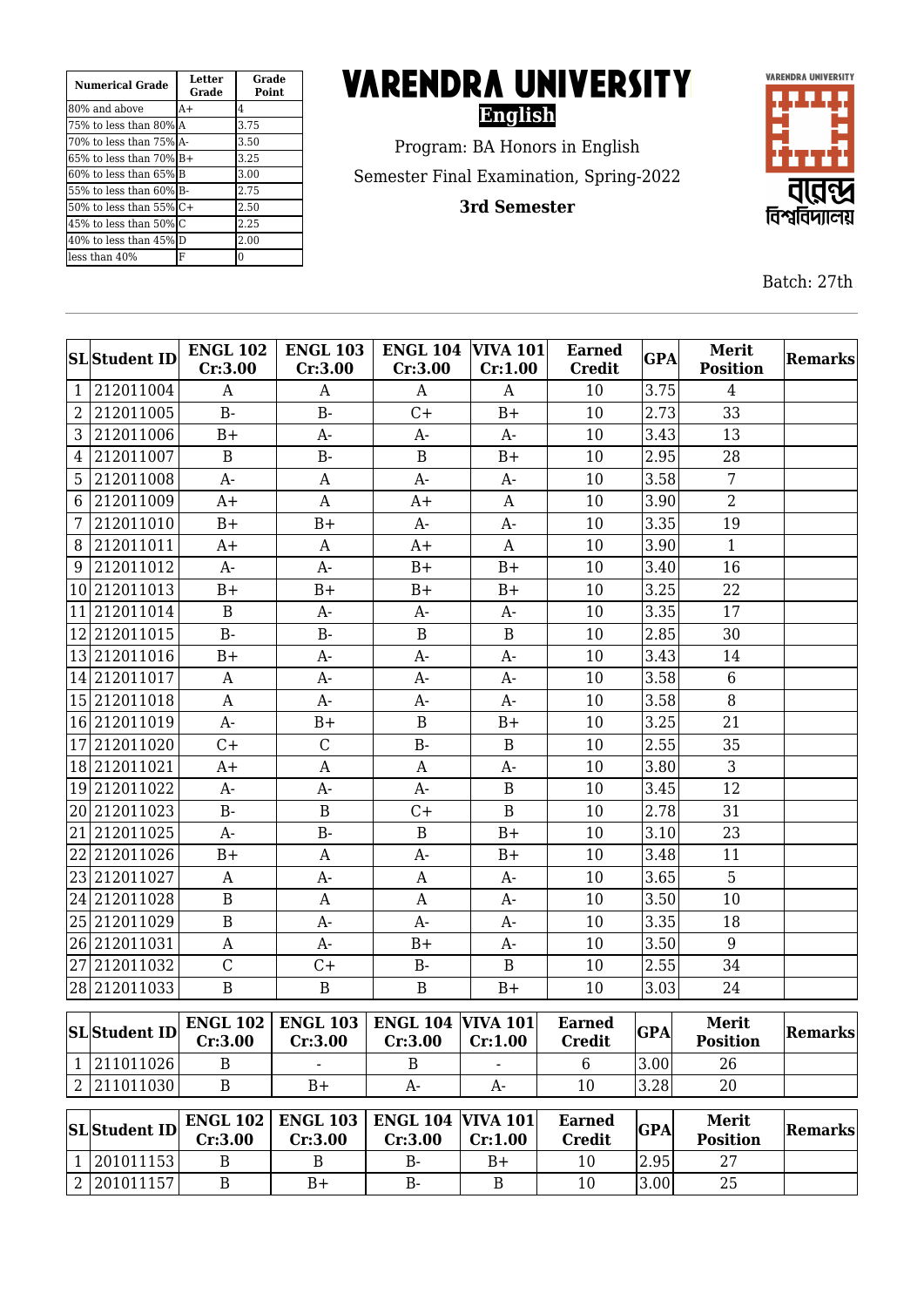|                      | Cr:3.00 | $\Big \text{SL}\Big \text{Student ID}\Big \text{ENGL 102}\Big $ ENGL 103 ENGL 104 VIVA 101<br>Cr:3.00 | Cr:3.00 | Cr:1.00 | <b>Earned</b><br><b>Credit</b> | <b>GPA</b> | <b>Merit</b><br><b>Position</b> | Remarks |
|----------------------|---------|-------------------------------------------------------------------------------------------------------|---------|---------|--------------------------------|------------|---------------------------------|---------|
| 1 203011013          | C+      |                                                                                                       | $B-$    |         | 10                             | 2.48       | 36                              |         |
| <b>SL</b> Student ID | Cr:3.00 | <b>ENGL 102   ENGL 103   ENGL 104   VIVA 101  </b><br>Cr:3.00                                         | Cr:3.00 | Cr:1.00 | <b>Earned</b><br><b>Credit</b> | <b>GPA</b> | <b>Merit</b><br><b>Position</b> | Remarks |
| 193011050            |         |                                                                                                       | $B-$    | B       | 10                             | 2.93       | 29                              |         |

**Signature of Head/Coordinator of The Department Date:**